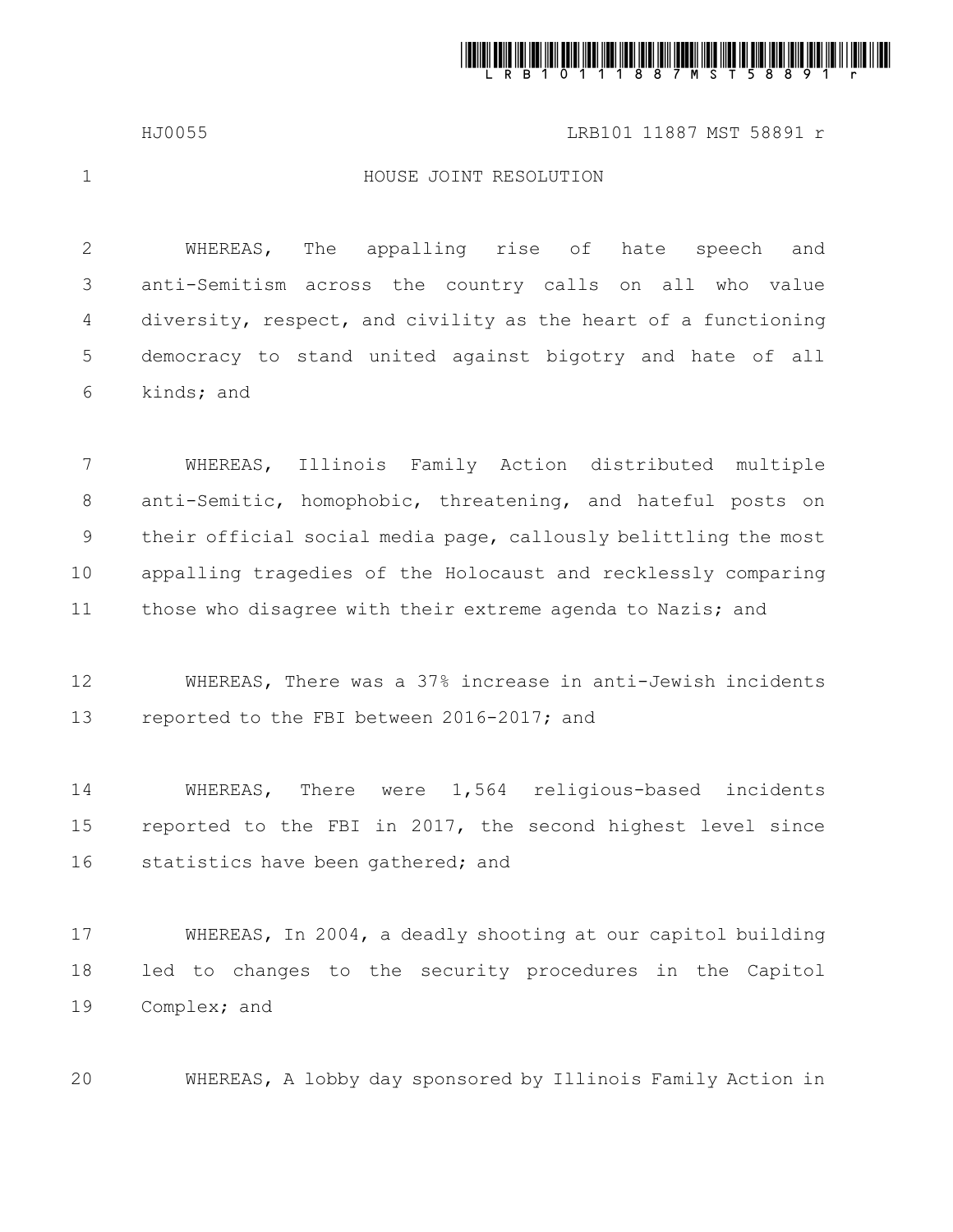March 2019 overtaxed Capitol security, resulting in at least three members requiring State Police escorts and multiple calls for assistance from Capitol Police by members and legislative aides; and 1 2 3 4 HJ0055 -2- LRB101 11887 MST 58891 r

WHEREAS, The Southern Poverty Law Center has frequently cited the Illinois Family Institute and Illinois Family Action in their monitoring of hate groups; and 5 6 7

WHEREAS, A group truly driven by faith would realize the pain their rhetoric causes for members of the Jewish community, for whom the horrors of Nazi Germany are all too real; and 8 9 10

WHEREAS, Our legislative body must rise together against this bigoted language collectively and refuse to accept it as the new normal; therefore, be it 11 12 13

RESOLVED, BY THE HOUSE OF REPRESENTATIVES OF THE ONE HUNDRED FIRST GENERAL ASSEMBLY OF THE STATE OF ILLINOIS, THE SENATE CONCURRING HEREIN, that we, along with the Jewish Caucus and allied legislators, condemn the extreme rhetoric of Illinois Family Action, call for a formal investigation into the group's hate speech and threats, and ask that the Secretary of State's office suspend the lobbying credentials of any individual working on behalf of Illinois Family Action or its parent organization, the Illinois Family Institute, until an 14 15 16 17 18 19 20 21 22